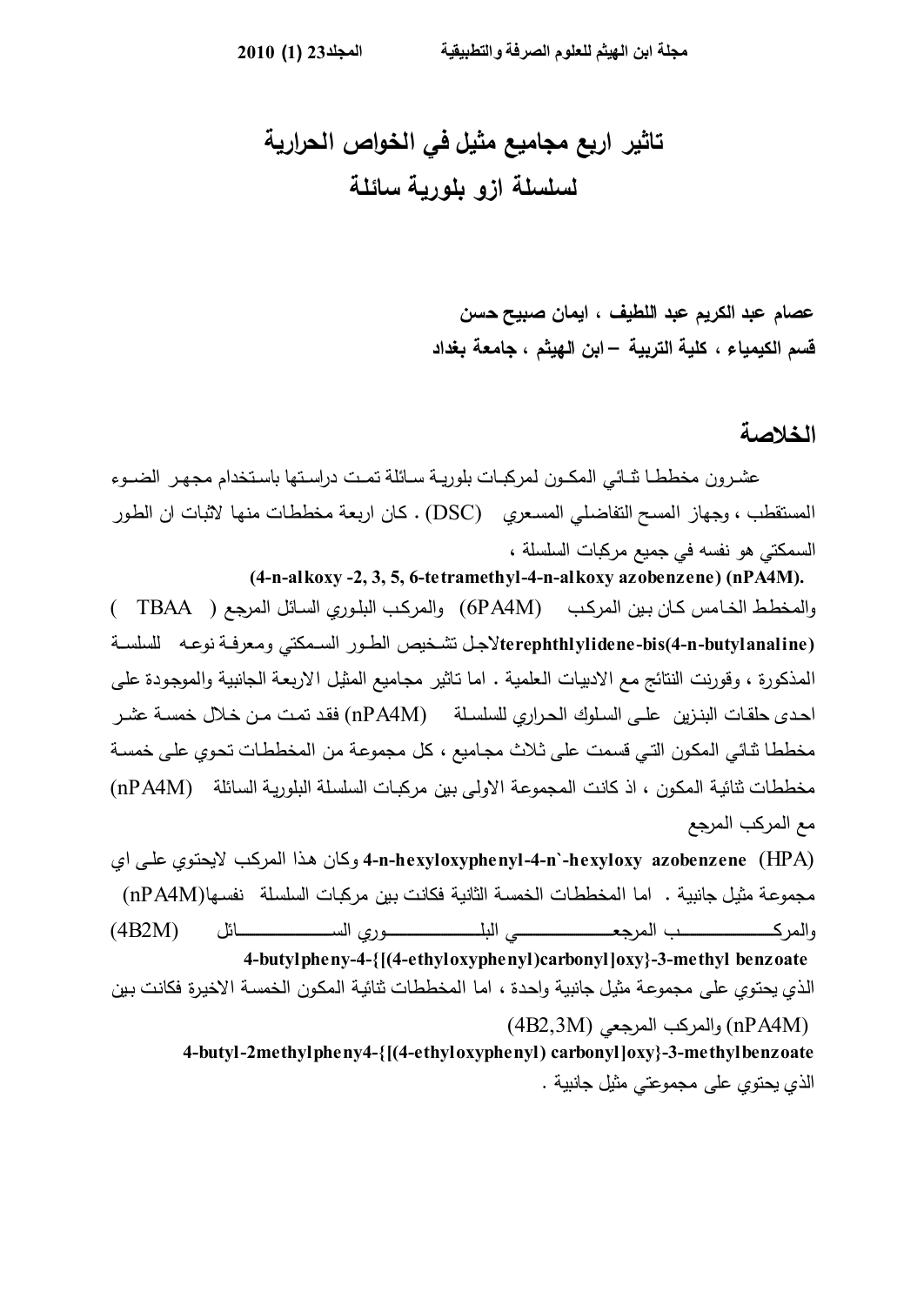## **The Effect of Four Lateral Methyl Groups on The Thermotropic Behavior of Azo Liquid Crystal Homologous Series**

## **I. K. Latif and E.S. Hassan Department of Chemistry, College of Education, Ibn Al-Haitham, University of Baghdad**

## **Abstract**

 Twenty binary liquid crystalline mixture diagrams were investigated with polarizing microscope and differential scanning calorimeter (DSC). Four binary mixture diagrams were constructed to identify the smectic phase which is found to be the same in all components of the homologous series (4-n-alkoxy -2, 3, 5, 6-tetra methyl-4-n-alkoxy azo benzene) (nPA4M). The fifth binary mixture diagram was between the (6PA4M) and the reference liquid crystal compound, terephthlylidene-bis (4-n-butylanaline) (TBAA) to identify the type of smectic mesophase of these compounds, and the results obtained were compared with the literature. To study the effect of the 4 methyl lateral groups on the thermotropic behavior of the (nPA4M) homologous series, fifteen binary mixture diagrams were divided in to three parts, each part contains five diagrams. The first binary diagrams were (nPA4M) with reference liquid crystalline compound 4-n-hexyloxyphenyl-4-n`-hexyloxy azobenzene (HPA) (compound without lateral group). The second five diagrams were between (nPA4M) and reference liquid crystal compound 4-butylpheny-4-{[(4-ethyloxyphenyl)carbonyl]oxy}-3-methyl benzoate (4B2M) ( compound with one methyl lateral group), and the last part of binary diagrams was between (nPA4M) and reference liquid crystal compound 4-butyl-2methylpheny4-{ $[(4$ ethyloxyphenyl) carbonyl]oxy}-3-methylbenzoate(4B2,3M) ( compound has two methyl lateral groups).

## **Introduction**

 A wide range of lateral groups have been incorporated into many liquid crystal systems. Initially, it may be thought that they disrupt molecular packing and reduce liquid crystal phase stability. Indeed such destabilization often occurs through lateral substituents [1, 2].

 On the other hand, in many cases, this disruption may be also advantageous for mesomorphism as well as properties required for technical use. Such groups like –F,-CN, -  $NO<sub>2</sub>$ -CH<sub>3</sub>, or -OCH<sub>3</sub> always reduce the stability of the smectic phase more than of the nematic one. In general, the depression of the nematic-isotropic transition is proportional to the size of the substituents irrespective of its polarity. For smectic phases, the lamellar packing of smectogens was destabilized by the increase in the size of lateral groups but enhanced by the increase in polarity of side groups [3]. The lateral groups mentioned above introduce strong side dipole moments altering intermolecular forces [4,5]. The methyl group often appears as lateral substituents in structures of liquid crystals and leads to a decrease of the clearing temperatures and nematic ranges and increase the viscosity [6].

 To identify any liquid crystal phase it must be shown that an investigation of the behavior of binary systems with components forming liquid-crystalline modifications leads to a classification of the liquid-crystalline states [7]. The key to such a classification is the following empirical rule of selective complete miscibility. All liquid-crystalline modifications which exhibit complete miscilibility in binary systems, without contradiction, can be marked with the same symbol. 'Without contradiction' means that modifications which have the same symbol in no case exhibit complete miscibility with modifications of another symbol [8]. In general, binary mesophase systems exhibit eutectic behavior in their solid-mesophase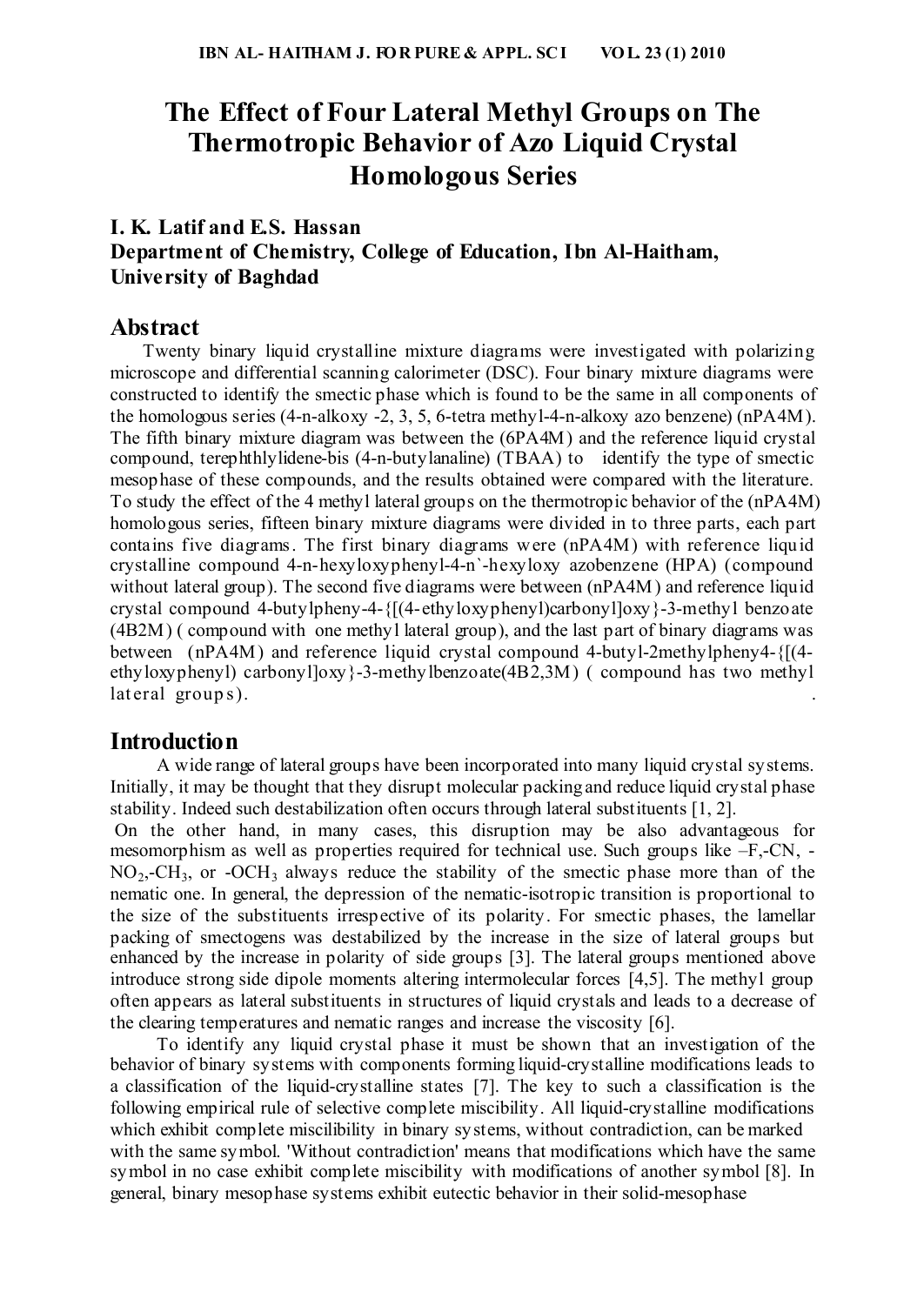transition temperatures (Tm), whereas their mesophase isotropic transition temperatures (Tc) vary linearly with composition [9]. However, non-linear Tc-composition behaviors were reported for some mixtures when one component was chloro [10] or nitro [11, 12] substituted liquid crystals. In most cases, a mixed mesomorphic system is employed in order to depress the melting point (Tm) of one, or both, of the pure components so as to obtain its mesophase over a more readily accessible temperature [13].

 The aim of the present work was to study the influence of the four methyl groups in the azo core (Figure 1) on the liquid crystals thermotropic properties, these methyl groups act as broadening groups on the geometrical shape of the molecule i.e. they will change the ratio between the length and diameter (l/d) of the molecules, at the same time the molecules have four electron – donating  $CH_3$  groups on the same azo benzene ring.

## **Experimental**

## **1. Preparation of materials**

 The following homologous series compounds (4-n-alkyloxy-2, 3, 5, 6–tetramethyl phenyl-4-n-alkoxy azobenzene) (nAP4M) were prepared according to the method previously described by Latif and Hassan [14]. The transition temperatures and phase behavior of this series are given in Table 1.



 $R = CnH2n+1$  n = 4-8 ( n, number of carbon atoms in the terminal alkyl)

 The following four reference liquid crystalline compounds were used for miscibility experiments:

i- Terephthlylidene–bis-(4-n-butyl-anilin) (TBAA)



ii- 4-n-hexyloxy phenyl -4-n-hexyloxy azobenzene. ( HPA )



iii- 4-butylpheny4- $\{[(4-ethylboxyphenyl)carbonyl]oxy\}$ -3-methyl benzoate . (4B2M).



Mesophase: Cr N I Transition temp  $°C: 91 \t 179$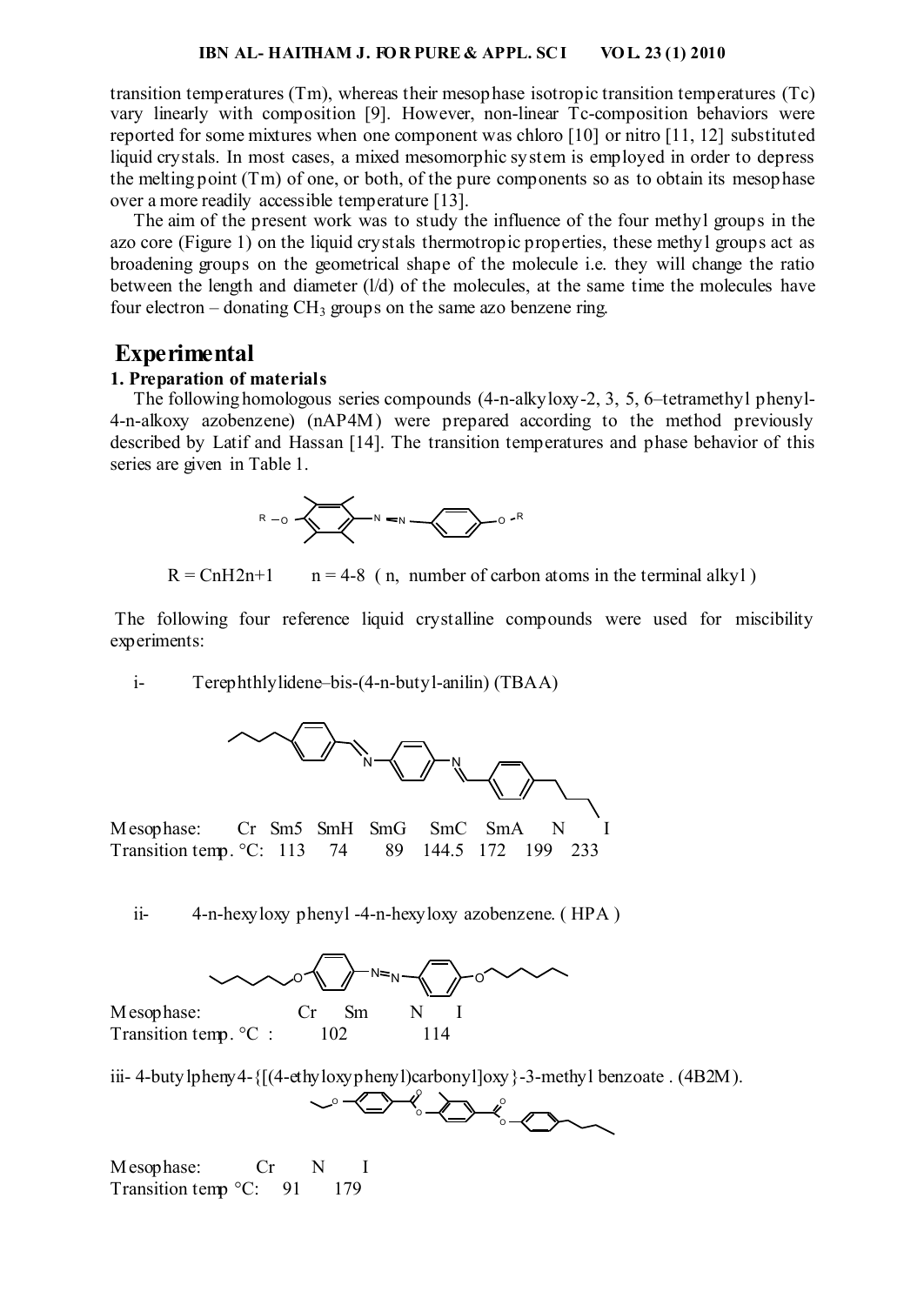iv- 4-butyl-2methylpheny4-{[(4-ethyloxyphenyl)carbonyl]oxy}-3-methylbenzoate. (4B2,3M)



Mesophase: Cr N I Transition temp.  $°C: (143)$  160

 These compounds were kindly supplied by Prof Dr. Pelzl, Physical Chemistry Department, Martin Luther University, Halle, Germany. They were prepared according to the methods previously described [15-17].

#### **2. Differential Scanning Calarimetry (DSC)**

 Calorimetric investigations were carried out on 910 differential scanning calorimeter (DSC) 1090 thermal analyzer (Phillips) by adopting a scanning rate of 10°C/min.

#### **3. Preparation of binary mixtures**

 The binary mixtures used in this study were prepared by weighing each of the pure components adequate proportion to four places on an analytical balance into small glass vials, each mixture was heated until it became isotropic and mixed very well then allowed to crystallize. This was repeated three times to ensure a homogenous mixture.

#### **4. Microscopy**

 The transition temperatures and the type of mesophase present in each mixture were determined by polarized light microscopy using Olympus microscope provided with a heating and cooling stage. Each mixture, mounted on a microscope slid and covered with a glass cover slip.

## **Results and Discussion**

#### **The thermal behavior and the binary systems**

 For the investigation of the monotropic smectic phase in the homologous series nAP4M,  $(n = 4-8)$ . It is necessary to proof if all these smectic phases (Table 1) [14]which appeard are the same smectic phase or not.

Figure (1) represents the phase diagrams of the four possible binary combinations made from the 6AP4M with the different alkyloxy terminal group ( $n = 4, 5, 7$ , or 8). The binary diagrams show that all the homologies components have the nematic and the same smectic phase.

 On other hand our smectic phase need to be identified with other known liquid crystal component which have a smectic phase which can be miscible with it without contradiction. Figure (2) shows the binary mixture system of the compound (6AP4M) with the reference liquid crystalline compound (TBAA).The smectic phase of the compound (6AP4M) is miscible with Sm5 phase from compound (TBAA) without any contradictions and can take its symbol. The compressive of the thermodynamic transition enthalpies ∆H values with topology of the binary systems diagrams Figure (2) and the transition enthalpies ∆H of the pure liquid crystals compounds (6AP4M and TBAA) give an identification image for the structural situation of the mesophases.

 Phase transition temperatures and transition enthalpy values of compounds (6AP4M and TBAA) are listed in Table 2. By comparing the transition between the various phases type in this table, we notify the following certain regularities:

- 1. The melting enthalpies possess the highest value compared with other data and it's normal [18]  $\Box$  In certain substances with low melting enthalpy, transition could be detected due to several phases in the solid state. In these cases the transition enthalpies were added to the melting enthalpies, to yield transition of ∆H.
- 2. The transition enthalpies connected with the liquid crystals phases do not exceed 7.080 kj/mol; in most cases they are considerably smaller. Certain regularities could be easily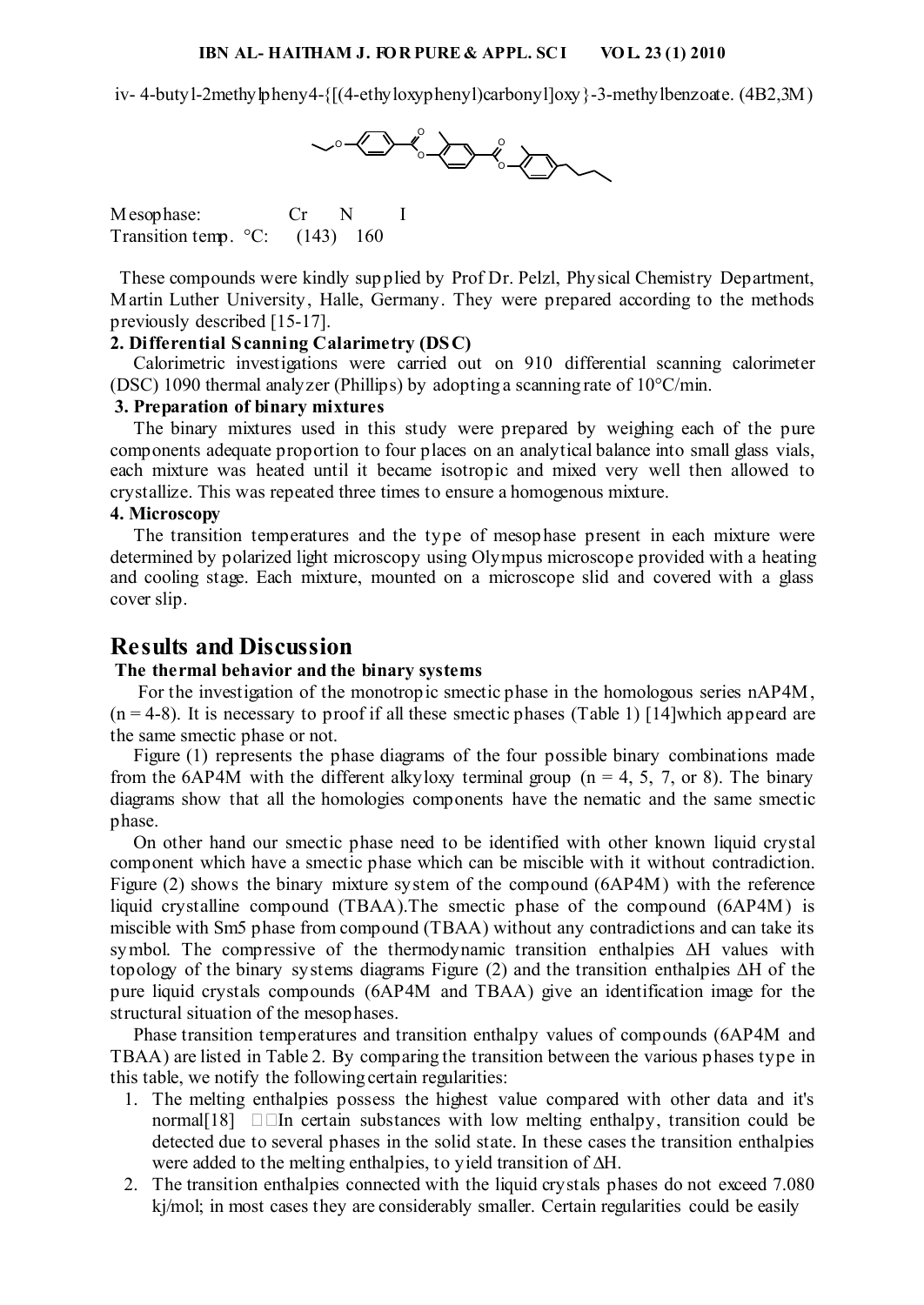derived by taking into consideration the various group liquid crystalline phase types. The transition enthalpies of the compound TBAA represented by small ∆H (Sm5 / SmH and SmH / SmG ),were extremely small or even vanishing value (SmC/SmA), large transition enthalpy was (SmG/SmC) more than 1.500 kj/mol, and the compound 6AP4M showed a large  $\Delta H$  (Sm5/N).

 The DSC thermograms Figure (3), show the transition enthalpies of the different mesophase with different concentrations at (95, 75, 50, 20, and 5% of compound 6AP4M). A large transition enthalpy (Sm5/SmH, SmH/SmG) at concentrations 5 and 20% of compound 6AP4M, this occurs also in the concentration 50% of compound 6AP4M between the phases (Sm5/SmG). The concentrations 75% of compound 6AP4M, the transitions (Sm5/SmG, Sm5/N) large ∆H, and at 95% of compound 6AP4M have also a large transition ∆H between (Sm5/N). This large ∆H change indicates large structural change within the transitions from phase to phase. While the transition enthalpies within the same phase group are combined normally with small structural change indicated by small ∆H value [19, 20].

Fifteen binary mixtures were represented in Figures (4, 5, 6). Figure (4) shows the binary mixtures between the (nPA4M ) and HPA (this reference compound has no lateral group in its structure), this Figure displays linearly mesophase isotropic transition temperatures and appeared enantiotropic nematic phase in wide concentration in the binary mixtures and the Sm5 as monotropic in a concentration region between (75-100% of nPA4M).

 The Figure 5 shows the binary mixture systems between nPA4M and 4B2M (this reference compound has one methyl lateral group in the middle core benzene ring), this also shows a linearly mesophase isotropic transition temperature, enantiotropic nematic phase wide concentration area (0-96% of nPA4M), and the monotropic Sm5 phase in the concentration region of (77-100 % of nPA4M). Figure 6 the binary mixtures were between nPA4M and 4B2,3M ( this reference compound contains two methyl terminal groups on two different core benzene ring ). The enantiotropic nematic phase was on small concentration region of the eutectic transition temperature (Tm) the maximum area was in diagram (a) in concentration between ( 56-94% of 4PA4M) this area was small in comparison with areas of nematic phase in Figure 5, the monotropic Sm5 appeared in the diagrams (a-d), but in diagram (e) the nematic and the Sm5 phases appeared enantiotropically and around the concentration where the eutectic transition temperature of the Sm5 region was in the concentration ( 88-93 % of 8PA4M).

## **Conclusions**

 Twenty phase diagrams of the all possible binary mixtures of the previously liquid crystals compounds were constructed in order to investigate the type of the smectic phase in the homologous series nPA4M. This smectic phase was ( Sm5) which has a large transition enthalpy ∆H compared to the nematic phase, which indicates that this phase has large structural changes through the transition to the nematic phase, which indicates that this smectic phase has large order parameter, this phase till now is not identified by x-ray diffraction method to decide its type.

 From the thermal phase behavior and the lateral methyl groups effect on the thermotropic properties of the homologues series one can be draw the following conclusions:.

- 1. All the systems containing HPA (a compound without a lateral methyl group) tended to possess eutectic composition in respective of the difference between terminal chain lengths of the two compounds in the binary systems.
- 2. With the systems containing 4B2M (a compound has one lateral methyl group) and (4B2,3M) a compound with two methyl lateral groups), the methyl lateral groups are a week electron-releasing therefore the melting points of their eutectic composition is much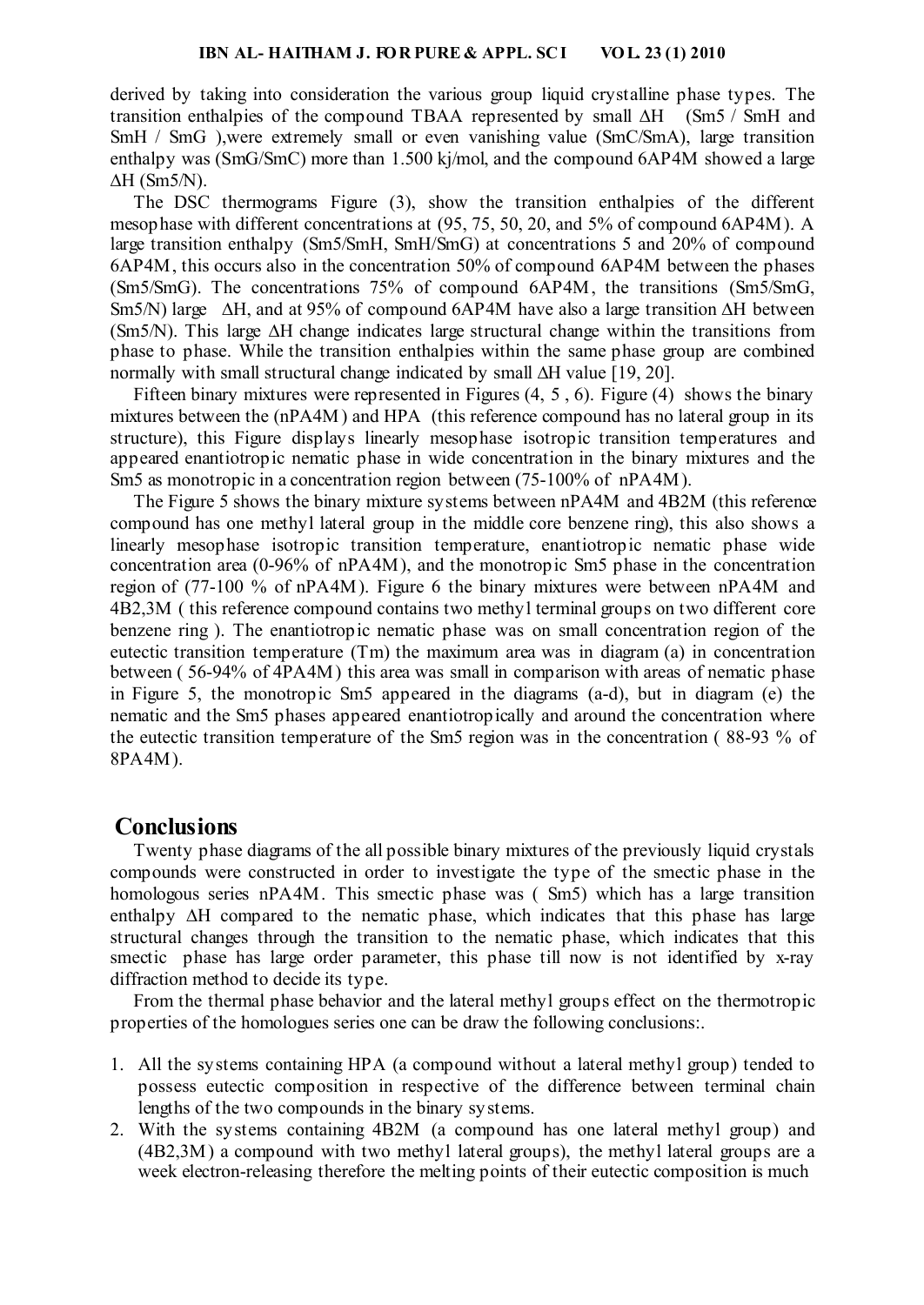more depressed and accordingly led to the appearance of a wider composition range of nematic phase and allowed to appear the enantiotropic Sm5 in the eutectic region.

3. Figs. (4a, 5a and 6a) show the eutectic movement toward a high concentration of (4PA4M0). This phenomenon appeared in all systems by the same manner. Therefore Sm5 appeared in fig. (6e) enantiotropic with nematic phase.

## **References**

- 1.Weissflog, W. and Demus, D.(1983) Cryst. Res. Technol. 18: K21.
- 2.Weissflog, W. and Demus, D.(1984) Cryst. Res. Technol. 1955.
- 3. Collings,P.J. ; Harid,M. and Gray, G.W.; Goodby J.W. (1997) "Introduction to liquid crystals, pp. 70-77, Tylor&Francis , London.
- 4. Orzeszko,J.K. ; Maurin,D. and Melon-Ksyta, Z. (2001) Naturforsch. 55b, 1035
- 5. Orzeszko,J.K.; Melon-Ksyta, K. and Czuprynski, Z. (2003)Naturforsch. 58b:1015
- 6. Demus,D. (1985).Cryst. Res. Technol. 10:1413-1420
- 7. Sackmann,H. and Demus,D. (1973). M ol. Cryst. Liq. Cryst. 21:239
- 8. Sackmann, H. (1979).Pure Appli. Chem. 38: 503
- 9. Gray,W. (1962)."Molecular Structure and Properties of Liquid Crystals", New York, Academic Press
- 10. Sackmann, H. and Demus,D. Z. (1963).Phys. Chem., 224:177
- 11. Sackmann, H. and Demus, D. Z. (1965). Phys. Chem., 230:285
- 12. Dove ,S. ; Patel,P. R. and Vasnath, K. L. (1966). Indian J. Chem.,4:505
- 13. Rushdy, M. (2006).Egypt. J. Solids, 29(2):227-240
- 14. Latif,I. ; Hassan,E. S. (2009) Jornal of Diyala, 36 : 368.
- 15. Goodby,J. W. ; Gray G. W. and Mosley,A. (1978).Mol. Cryst. Liq. Cryst. 41(lett.):183
- 16. Wegand,C. ; Gabler,R. (1940).J. Prakt. Chem. 155,332
- 17. Young,W.R. ; Haller, I. and Green, D. C. (1972) J. Org. Chem. 37:3707
- 18. Wieggeleben,A. ; Richter,L. ; Deresch ,J. and Demus , D. (1980).Mol.Cryst. Liq. Cryst. 59:329
- 19. Arnold,H. ; Demus,D. ; Koch,H. J. ; Nelles ,A. and Sackmann, H. (1969). Z. Phys.Chem. 240:185
- 20. Marzotko ,A. and Demus, D. (1975). Liq. Cryst. Proc. Int. Conf., 1973: 189

|       |             | Transition temperatures $(C)$ |           |                |                |  |
|-------|-------------|-------------------------------|-----------|----------------|----------------|--|
|       |             | Compound $R = CnN2n+1$        |           |                |                |  |
| No.   | $\mathbf n$ | Cr                            | <b>Sm</b> | N              |                |  |
| 1AP4M | 1           | • 129                         |           |                |                |  |
| 2AP4M | 2           | $\cdot$ 126                   |           |                |                |  |
| 3AP4M | 3           | $\cdot$ 103                   |           |                |                |  |
| 4AP4M | 4           | • 89                          |           | $\bullet$ (83) | $\cdot (85)$   |  |
| 5AP4M | 5           | $\cdot$ 87                    |           | $\bullet$ (59) | $\cdot (62)$   |  |
| 6AP4M | 6           | $\cdot 80$                    |           | $\bullet$ (48) | $\cdot (63)$   |  |
| 7AP4M | 7           | $\cdot 69$                    |           | $\bullet$ (47) | $\bullet$ (54) |  |
| 8AP4M | 8           | $\cdot 65$                    |           | $\bullet$ (45) | $\cdot$ (61)   |  |

#### **Table (1): The transition temperatures (°C) for series nAP4M**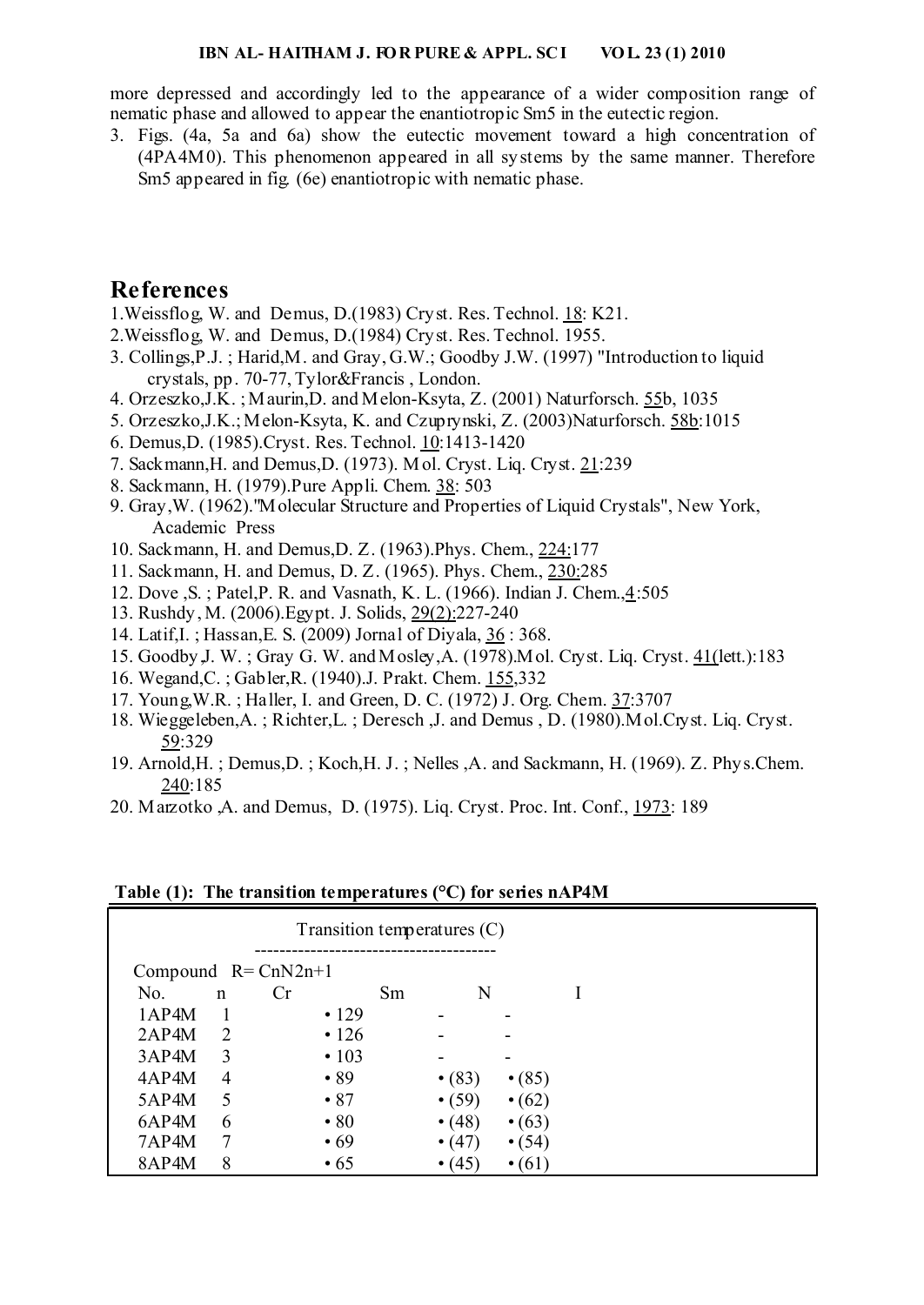| $\frac{1}{2}$ and $\frac{1}{2}$ and $\frac{1}{2}$ and $\frac{1}{2}$ and $\frac{1}{2}$ and $\frac{1}{2}$ and $\frac{1}{2}$ and $\frac{1}{2}$ and $\frac{1}{2}$ and $\frac{1}{2}$ |     |       |        |          |      |  |  |  |  |  |  |  |
|---------------------------------------------------------------------------------------------------------------------------------------------------------------------------------|-----|-------|--------|----------|------|--|--|--|--|--|--|--|
| 6PA4M                                                                                                                                                                           |     |       |        |          |      |  |  |  |  |  |  |  |
| Mesophase:                                                                                                                                                                      |     | Sm5   |        |          |      |  |  |  |  |  |  |  |
| Transition enthalpy $\Delta H$ (J/mole):                                                                                                                                        |     | 21950 | (1980) | (4080)   |      |  |  |  |  |  |  |  |
| <b>TBAA</b>                                                                                                                                                                     |     |       |        |          |      |  |  |  |  |  |  |  |
| Mesophase:<br>Sm5<br>Cr                                                                                                                                                         | SmH | SmG   | SmC    | SmA<br>N |      |  |  |  |  |  |  |  |
| Transition enthalpy:<br>19800                                                                                                                                                   | 410 | 1300  | 4370   | 590<br>b | 1100 |  |  |  |  |  |  |  |
| $\Delta H$ (J/mole)                                                                                                                                                             |     |       |        |          |      |  |  |  |  |  |  |  |
|                                                                                                                                                                                 |     |       |        |          |      |  |  |  |  |  |  |  |
|                                                                                                                                                                                 |     |       |        |          |      |  |  |  |  |  |  |  |
|                                                                                                                                                                                 |     |       |        |          |      |  |  |  |  |  |  |  |

**Table (2) Transition enthalpies of the pure liquid crystals components (A&B)** 

( )mean a monotropic transition.

b: mean just a jump in the Cp.



**Fig.(1): The four binary combinations of compound 6PA4M with the different alkyloxy terminal group a) 4PA4M, b) 5PA4M c) 7PA4M and d) 7PA4M.**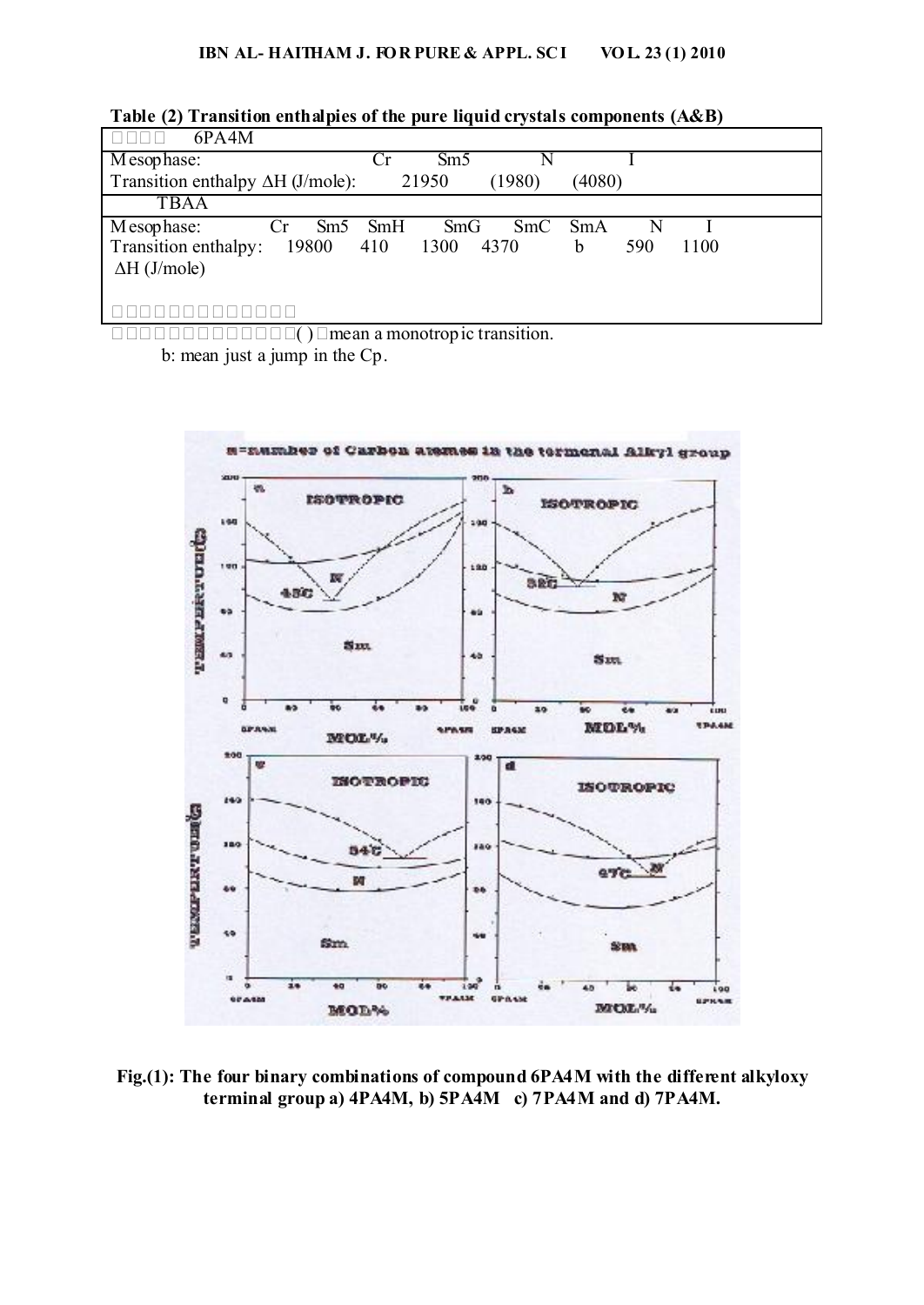

**Fig.(2): The binary mixture of compound 6PA4M with the reference liquid crystalline compound TBAA.**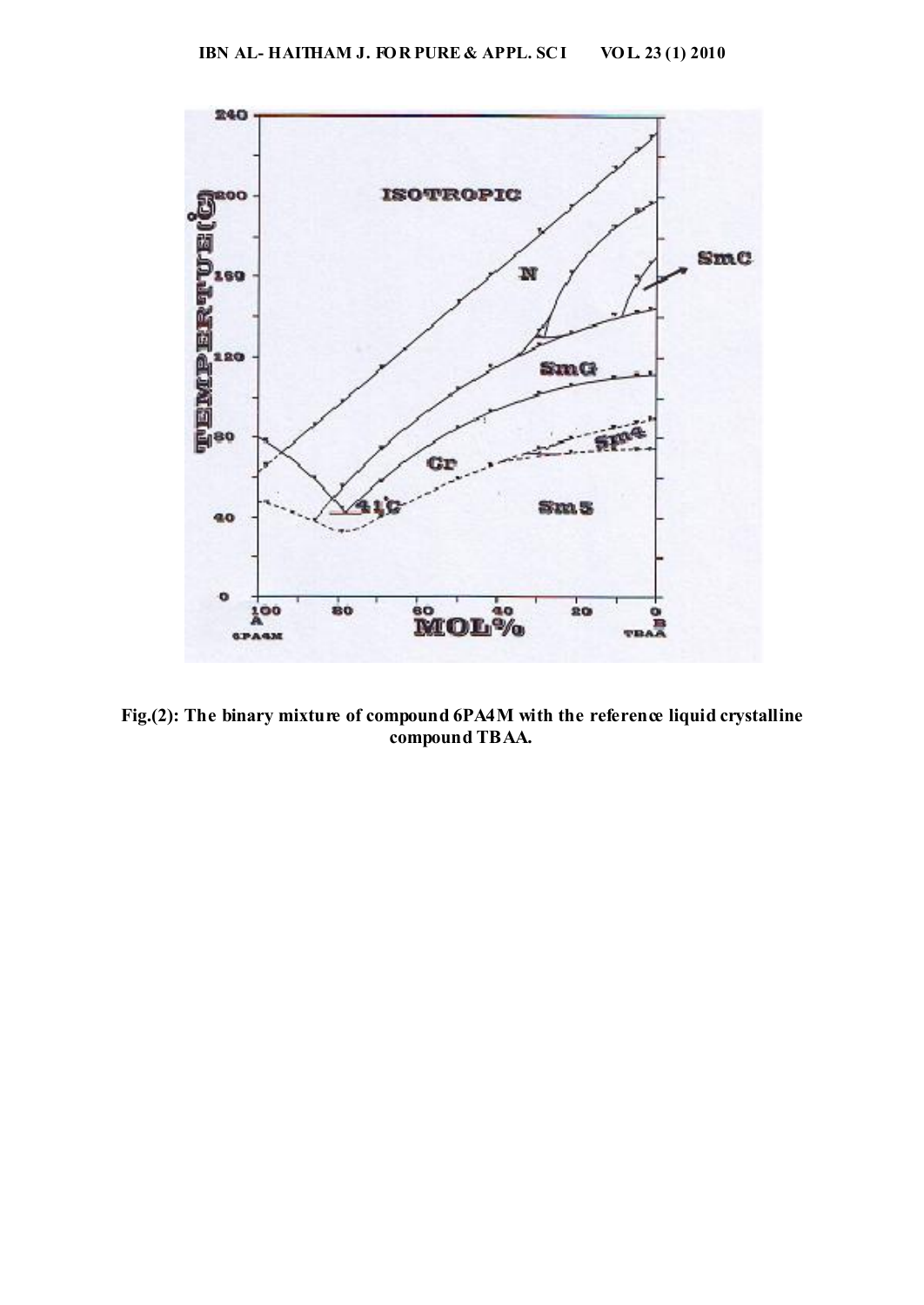

**Fig.(3):DSC thermograms of the transition enthalpies of the different mesophase with different concentration 5-95% of compound 6AP4M.**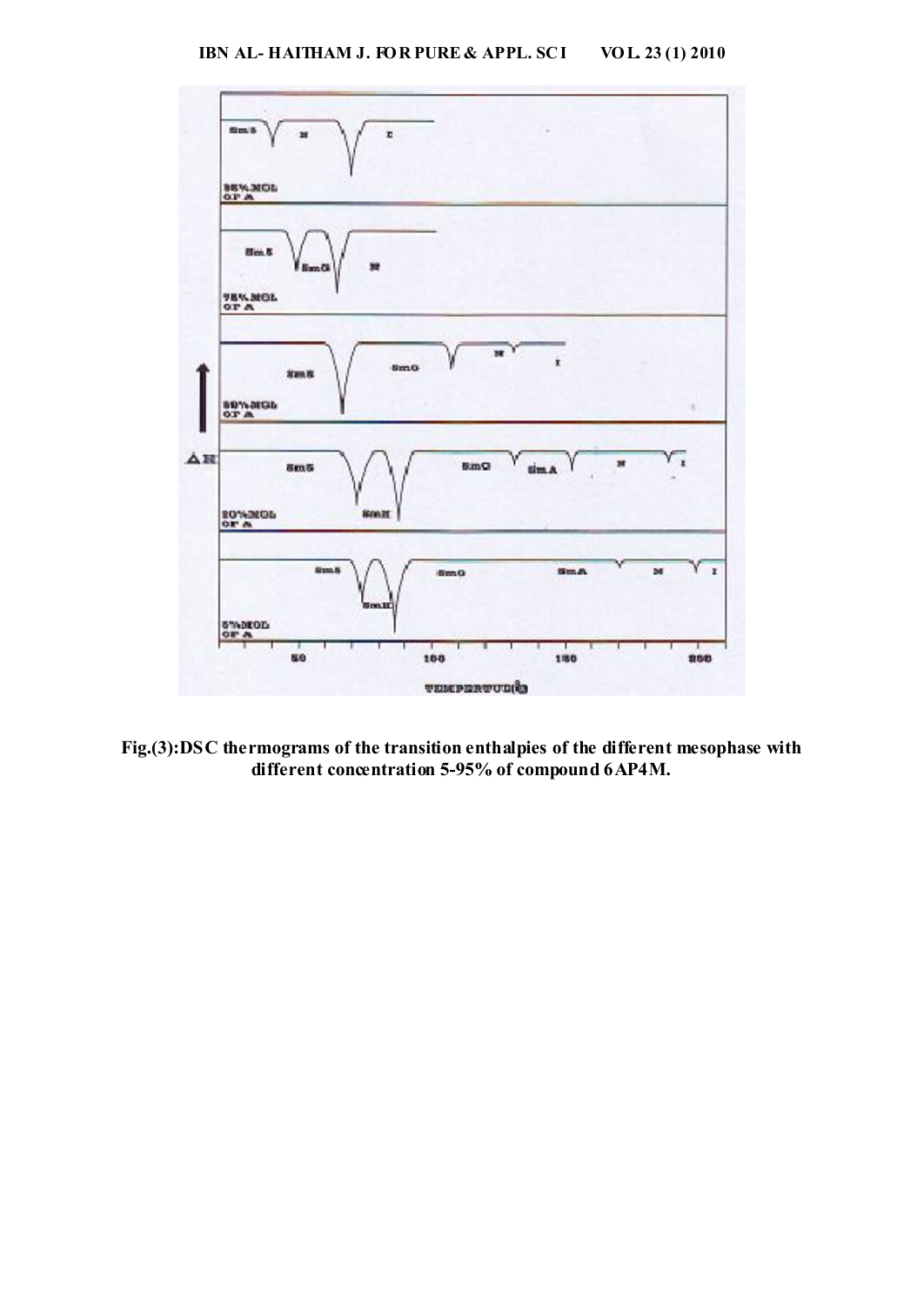

**Fig.(4). The binary mixture diagrams of nPA4M and reference compound HPA, a) 4PA4M, b) 5PA4M, c) 6PA4M, d) 7PA4M and e) 8PA4M.**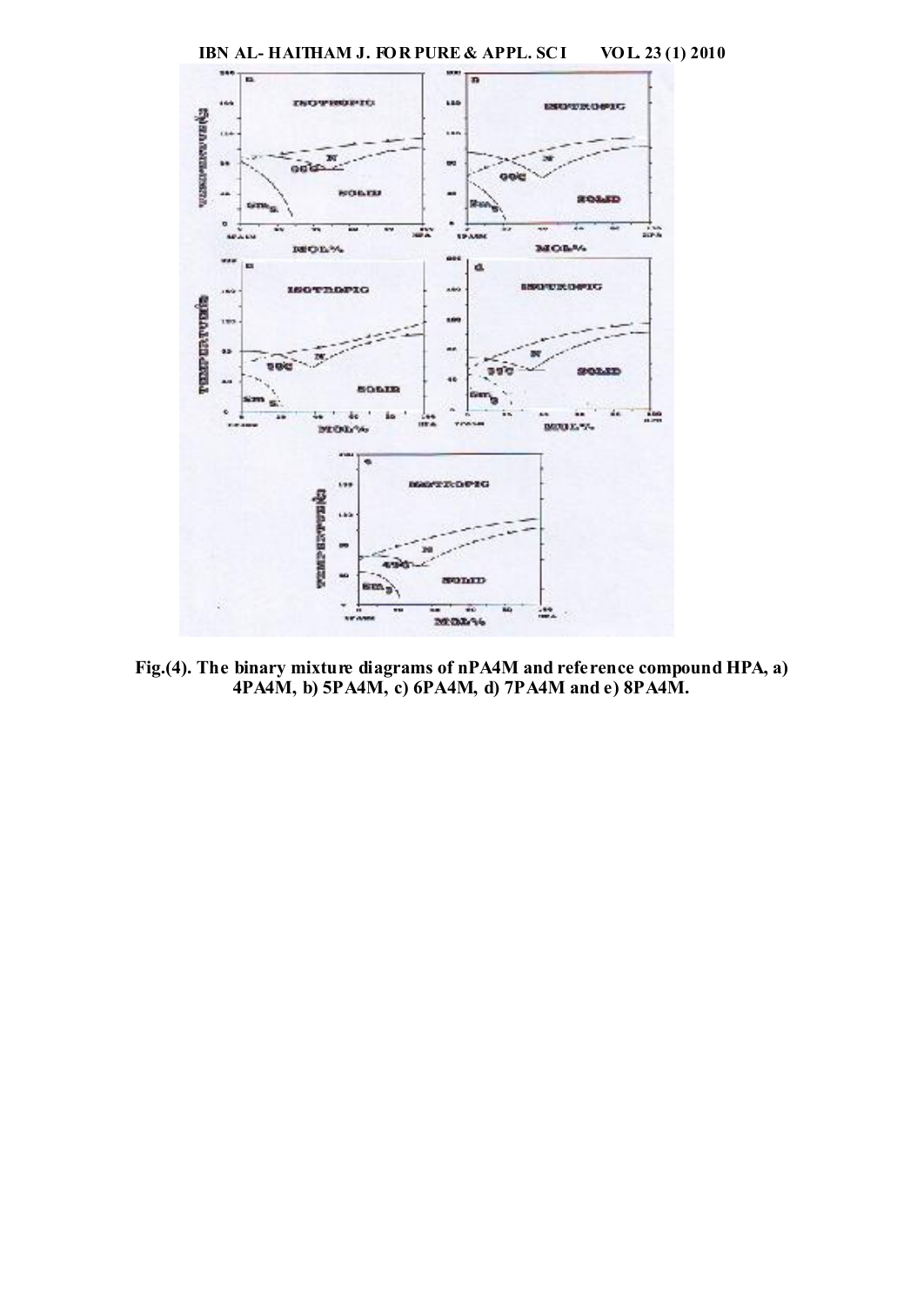

**Fig.(5):The binary mixture diagrams of nPA4M and reference compound 4B2M, a) 4PA4M, b) 5PA4M, c) 6PA4M, d) 7PA4M and e) 8PA4M.**